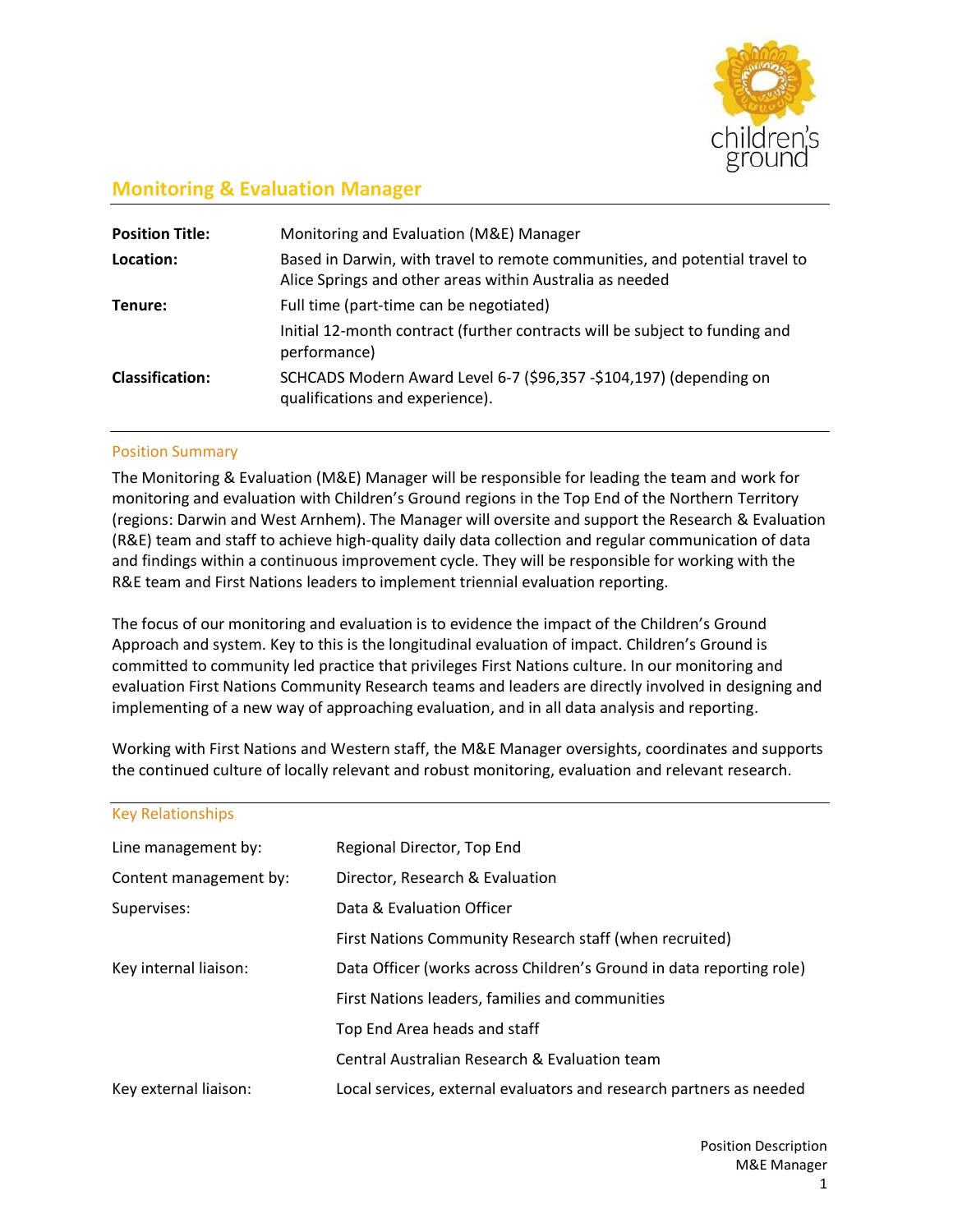### Key Responsibilities

The core responsibilities of this role include managing the R&E team and monitoring and evaluation within Children's Ground's Top End regions.

### **1. Embedding a culture of monitoring and evaluation**

- Oversite, guide and support the R&E team in their engagement with staff and families around data and evaluation
	- Supporting First Nations staff to talk with families and communities about the evaluation to ensure they feel informed, empowered and engaged in our data collection and evaluation approaches.
	- − Supporting Data & Evaluation Officer in their data sharing with staff and communities
- Supporting First Nations staff to lead the evaluation design, delivery, analysis and reporting including supporting staff to develop a culturally reflective, ethical and rigorous approach to evaluation and research.
- Work collaboratively within the Leadership team to ensure monitoring and evaluation is embedded within regional and community level strategic, operational and community plans.
- Facilitating and contributing to sharing practice learnings and evaluation findings across our operational regions.
- Identifying, learning from and sharing best-practice standards in monitoring and evaluation nationally and internationally.
- Building staff knowledge of existing high-quality research, evaluation and evidence.

### **2. Team management, supervision, training and support**

- Manage and coordinate day-to-day activity of R&E team and support them in achieving their roles and key priorities
- Undertake Children's Ground's Quality, Planning, Review & Support (QPRS) process for each staff member
- Ensure R&E team are up-to-date with all organisational compliance and training requirements
- Provide on-the-job monitoring and evaluation training and mentoring for staff
- Undertake operational planning with R&E team (and R&E and Top End Directors) each quarter
- Ensure clear communication within the R&E team, the broader Top End operational team and with your managers
- Engage in peer mentoring learning from First Nations staff and sharing your knowledge with First Nations staff (and all staff)
- Work with Central Australian R&E Coordinators to support and contribute to monitoring and evaluation training across both regions

### **3. Oversite and supporting implementation of data systems**

- Managing and working with the team in their daily management of data systems, staff training/support and quality control.
- Holding overall responsibility for data quality and reporting.
- Ensure regular reviews of quantitative and qualitative data with staff data and communities for use in planning and engagement.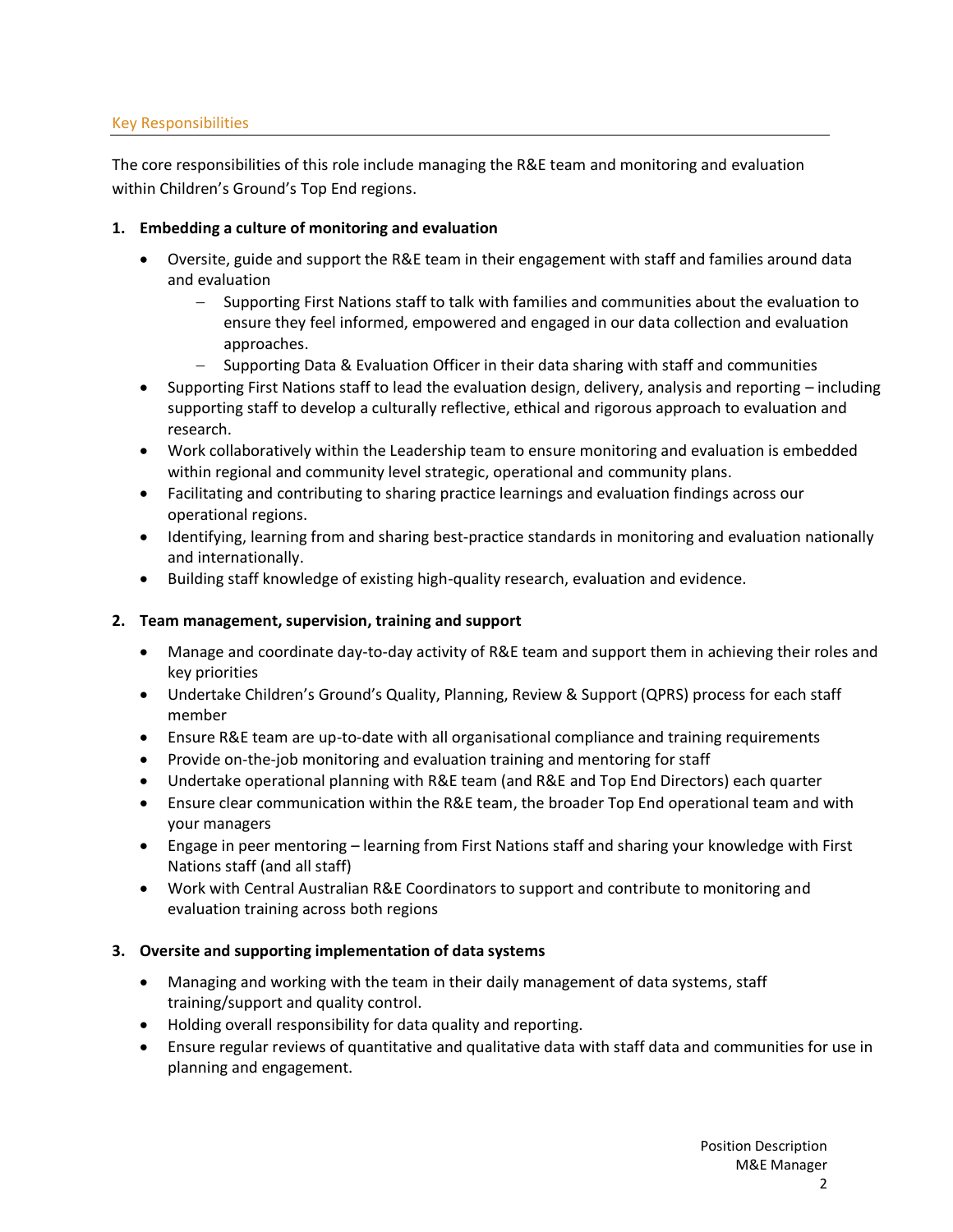### **4. Progress and evaluation reporting**

- Leading support of First Nations staff and leaders to undertake annual (internal) and triennial (external) evaluation.
- Working with First Nations staff, leaders and Director to design and refine evaluation tools.
- Lead and support data analysis for evaluation reporting, with the First Nations staff, leaders and families in communities – with the support of R&E and Top End Directors as needed.
- Contributing to and supporting reflective practice around our monitoring and evaluation approaches, through an ongoing quality assurance process.

# **5. Research & Development (as and when resourced and needed):**

- Support First Nations staff and leaders to engage in external research project and partnerships with Children's Ground
- Work with First Nations staff, leaders and families to identify community research priorities
- Support and guide R&E team, First Nations staff, leaders and families to undertake the research through all stages from development, planning, implementation, analysis and reporting

## **6. Reporting and other relevant tasks**

- Complete quarterly reports to Directors about monitoring and evaluation progress, achievements and any challenges.
- Contribute to funding reports, evidence reviews, papers and publications, as needed.
- Other monitoring, evaluation and research tasks as needed by Directors.

# **7. Local community agency and respect for local cultural knowledge and life**

- Meet, where appropriate, with local First Nations people and elders to discuss local aspirations and acquire content to inform monitoring, evaluation and research.
- Liaise, when appropriate, with local First Nations people to ensure that our monitoring, evaluation and research operations do not undermine and actively promote local cultural knowledge and practice.
- Encourage and support all First Nations families, valuing their ideas, strategies and aspirations.

# **8. Relationships**

- Actively engage as a member of the Children's Ground wide R&E team
- Develop professional, trusting and respectful relationships with people in the region.
- Maintain strong working relationship with Children's Ground internal partners.
- Develop and maintain strong relationships with relevant external partners.
- Represent Children's Ground at meetings when requested.

### **9. Contribute to Children's Ground**

- Be a positive, innovative and active member of the Children's Ground team.
- Contribute to Research & Evaluation strategic planning and organisational development.
- Support a strong, connected, respectful and supportive organisation.
- Engage with local languages by learning basic words/phrases and using them in interactions with First Nations people.